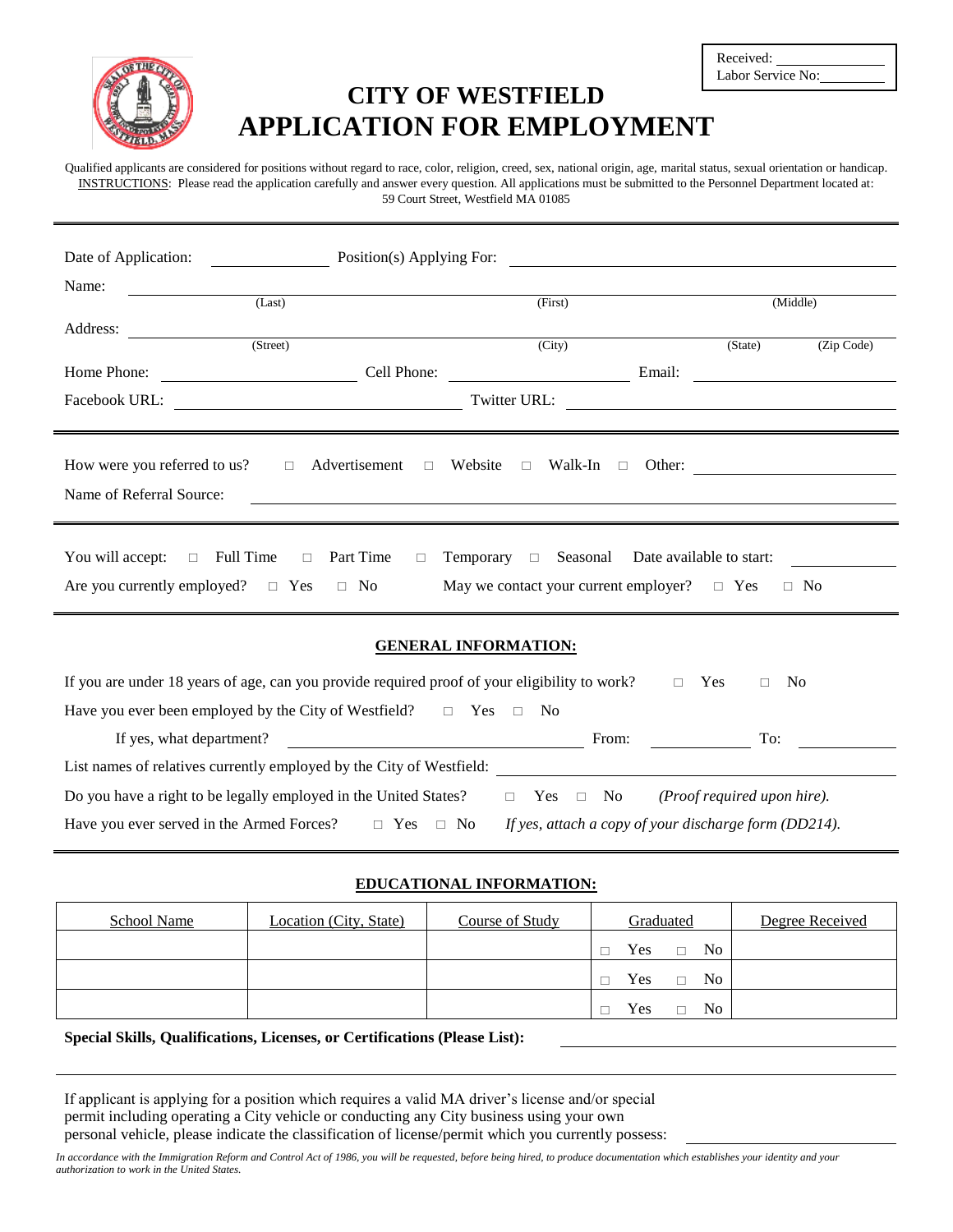### **EMPLOYMENT HISTORY:**

|                          |              |                              |          | List all full-time and part-time employment held, listing most recent experience first. You may include any verified work performed on a volunteer basis and/or<br>military assignments. A resume or supplement sheet may be included, however this section must be completed. |                                                                                                                      |            |
|--------------------------|--------------|------------------------------|----------|--------------------------------------------------------------------------------------------------------------------------------------------------------------------------------------------------------------------------------------------------------------------------------|----------------------------------------------------------------------------------------------------------------------|------------|
| <b>Employer Name:</b>    |              |                              |          |                                                                                                                                                                                                                                                                                |                                                                                                                      |            |
| <b>Employer Address:</b> |              |                              |          |                                                                                                                                                                                                                                                                                |                                                                                                                      |            |
|                          |              |                              |          | (Street)<br>(City)                                                                                                                                                                                                                                                             | (State)                                                                                                              | (Zip Code) |
| <b>Employment Dates:</b> | From:        |                              | To:      | <u> 1980 - John Barn Barn, mars and de la partie de la partie de la partie de la partie de la partie de la partie</u>                                                                                                                                                          |                                                                                                                      |            |
| Job Title:               |              |                              |          | Supervisor's Name:                                                                                                                                                                                                                                                             | <u> 1980 - Andrea Britain, politik eta politik eta politik eta politik eta politik eta politik eta politik eta p</u> |            |
| Work Performed:          |              |                              |          |                                                                                                                                                                                                                                                                                |                                                                                                                      |            |
| Reason for Leaving:      |              |                              |          | <u> 1980 - Jan Samuel Barbara, martin din shekarar 1980 - André a Samuel Barbara, mashrida a tsarar 1980 - André </u>                                                                                                                                                          |                                                                                                                      |            |
| <b>Employer Name:</b>    |              |                              |          |                                                                                                                                                                                                                                                                                |                                                                                                                      |            |
| <b>Employer Address:</b> |              |                              | (Street) |                                                                                                                                                                                                                                                                                |                                                                                                                      |            |
|                          |              |                              |          | (City)                                                                                                                                                                                                                                                                         | (State)                                                                                                              | (Zip Code) |
| <b>Employment Dates:</b> | From:        | $\overline{\phantom{a}}$ To: |          |                                                                                                                                                                                                                                                                                |                                                                                                                      |            |
| Job Title:               |              |                              |          | Supervisor's Name:                                                                                                                                                                                                                                                             | <u> 1989 - Andrea Andrew Maria (h. 1989).</u>                                                                        |            |
| Work Performed:          |              |                              |          |                                                                                                                                                                                                                                                                                |                                                                                                                      |            |
| Reason for Leaving:      |              |                              |          |                                                                                                                                                                                                                                                                                |                                                                                                                      |            |
| <b>Employer Name:</b>    |              |                              |          |                                                                                                                                                                                                                                                                                |                                                                                                                      |            |
| <b>Employer Address:</b> |              |                              |          |                                                                                                                                                                                                                                                                                |                                                                                                                      |            |
|                          |              | (Street)                     |          | (City)                                                                                                                                                                                                                                                                         | (State)                                                                                                              | (Zip Code) |
| <b>Employment Dates:</b> | From:        |                              | To:      |                                                                                                                                                                                                                                                                                |                                                                                                                      |            |
| Job Title:               |              |                              |          | Supervisor's Name:                                                                                                                                                                                                                                                             |                                                                                                                      |            |
| Work Performed:          |              |                              |          |                                                                                                                                                                                                                                                                                |                                                                                                                      |            |
| Reason for Leaving:      |              |                              |          |                                                                                                                                                                                                                                                                                |                                                                                                                      |            |
|                          |              |                              |          | If any of the following happened in the last ten $(10)$ years, please include in the following chart:                                                                                                                                                                          |                                                                                                                      |            |
|                          | Code#        | <b>Termination Reason</b>    |          |                                                                                                                                                                                                                                                                                |                                                                                                                      |            |
|                          | $\mathbf{1}$ | Fired from a job             |          | $+6.11$ orrin                                                                                                                                                                                                                                                                  |                                                                                                                      |            |

- 2 Left a job by mutual agreement following allegations of misconduct
- 3 Left a job by mutual agreement following allegations of unsatisfactory performance
- 4 Left a job for other reason under unfavorable circumstances

| Date (Month/Year) | Code # | <b>Employer's Name</b> | Detailed Explanation |
|-------------------|--------|------------------------|----------------------|
|                   |        |                        |                      |
|                   |        |                        |                      |
|                   |        |                        |                      |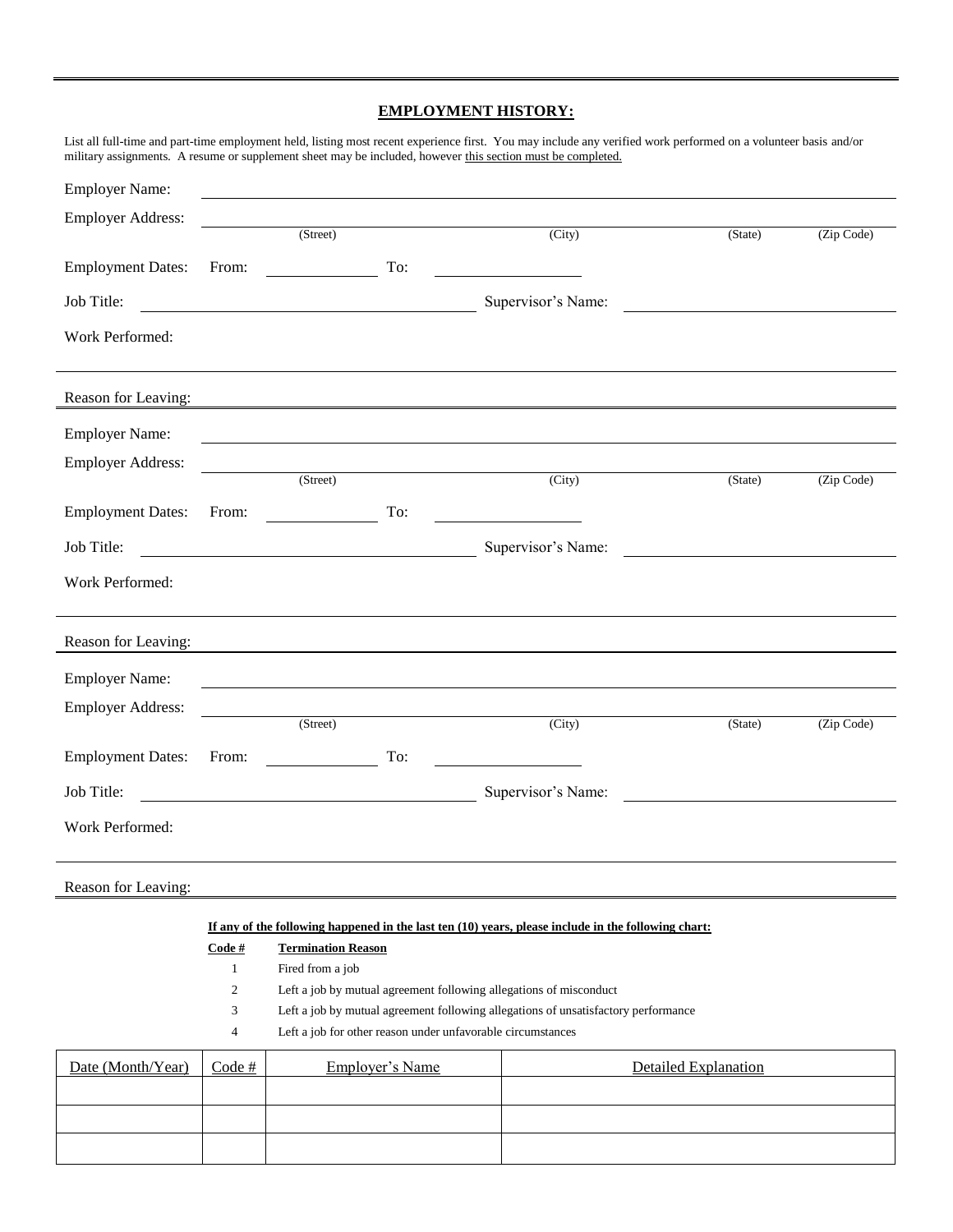#### **NOTE TO APPLICANTS**: DO NOT ANSWER THIS QUESTION UNLESS YOU HAVE BEEN INFORMED ABOUT THE REQUIREMENTS OF THE JOB FOR WHICH YOU ARE APPLYING.

Based on the applicable job description, are you able to perform the essential functions of the job with or without reasonable accommodation?

- $\Box$  Without accommodation
- Yes, with the following accommodation(s):
- $\square$  No

Should you be offered employment, would you consent to a medical examination, as a condition of employment, conducted solely for the purpose of determining whether you are, with reasonable accommodation, capable of performing the essential functions of the job? □ Yes □ No

#### **PROFESSIONAL REFERENCES:**

| Name:         | Address: | Phone: |
|---------------|----------|--------|
| Relationship: |          | Email: |
| Name:         | Address: | Phone: |
| Relationship: |          | Email: |
| Name:         | Address: | Phone: |
| Relationship: |          | Email: |
|               |          |        |

### **APPLICANT'S STATEMENT**

Applicants for seasonal/temporary employment should be aware of current state laws which exempt the City from paying unemployment compensation benefits to those employees who work seasonal positions in duration of sixteen (16) weeks or less. Please refer to the applicable job description to verify the expected length of employment related to the position for which you are now applying.

My signature below verifies that I have provided the City of Westfield with complete and truthful information as requested on this employment application. I understand that any falsification or intentional omission of information is grounds for immediate discharge.

I authorize the City of Westfield to investigate my previous employment, educational background and references. I authorize persons listed as professional references and my previous employers (unless otherwise noted) to provide information concerning me to the City of Westfield. I further release the City of Westfield and its agents from any and all liability, which may arise due to an employment history inquiry to any of my previous employers for which I have authorized information to be released.

It is unlawful in Massachusetts to require or administer a lie detector test as a condition of employment or continued employment. An employer who violates this law shall be subject to criminal penalties and civil liability.

The City of Westfield recognizes many different union agreements and Civil Service requirements. Unless otherwise stated on the applicable job description, all persons are employed on an "at-will" basis. Consequently, the City of Westfield has the right to change the terms or conditions of employment, including discharging an employee without notice and without cause. No one has the authority to offer or grant any persons employment on any other terms unless specified in writing by employment contract, collective bargaining agreement or Civil Services mandate.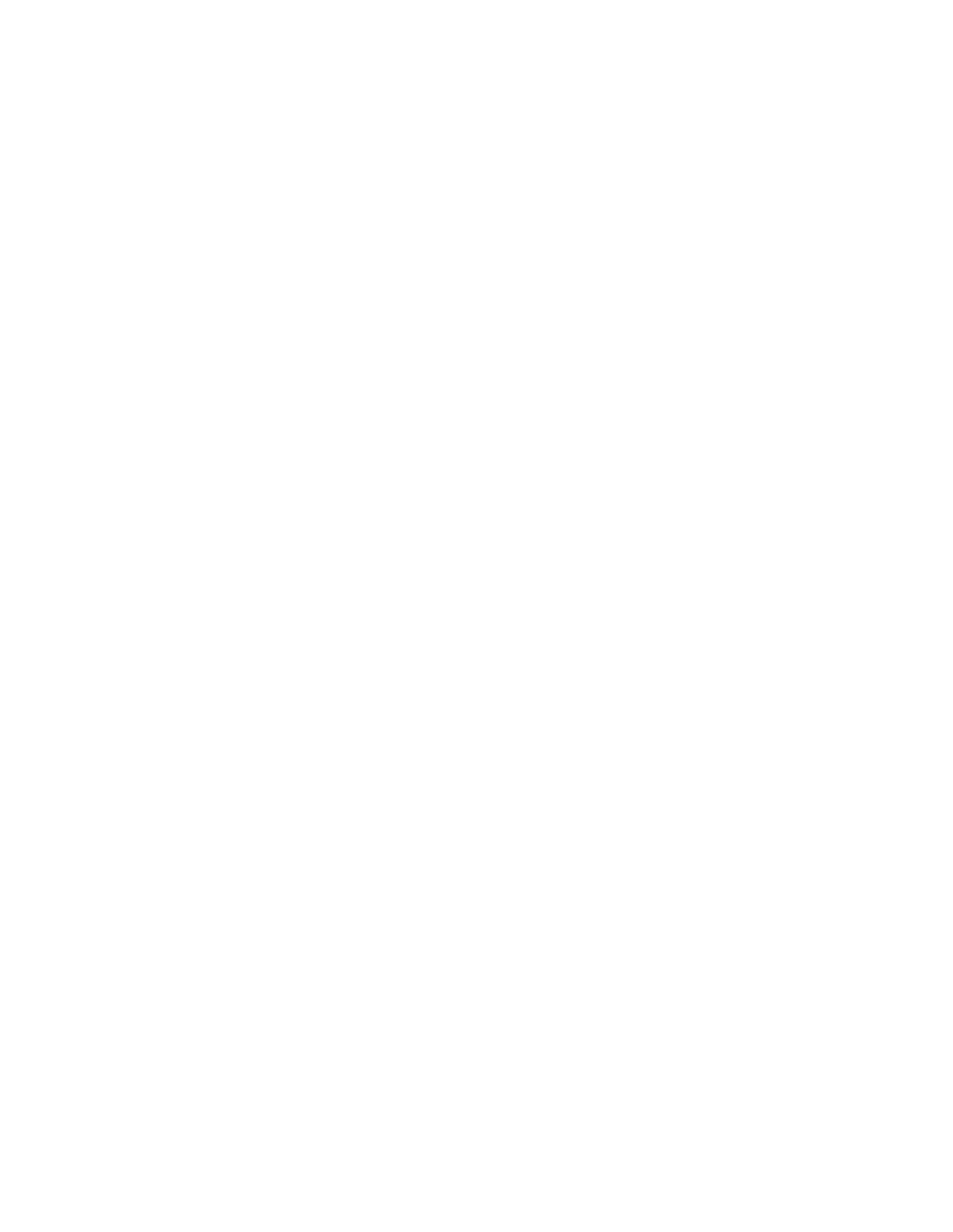# **EQUAL OPPORTUNIY INFORMATION:**

The information listed below is requested as part of the City of Westfield's equal opportunity/affirmative action program to provide statistical information in compliance with Federal and State regulations. *Your response is strictly voluntary and will not result in any adverse treatment*. The data is confidential, it will be available only to authorized personnel. Your cooperation is appreciated.

| Date of Birth: |                                              |
|----------------|----------------------------------------------|
| Gender:        | Female<br>Male                               |
| Ethnicity:     | Not Hispanic or Latino<br>Hispanic or Latino |
| Race:          | American Indian or Alaska Native             |
|                | Asian                                        |
|                | <b>Black or African American</b>             |
|                | Cape Verdean                                 |
|                | Native Hawaiian or other Pacific Islander    |
|                | White                                        |
|                | Two or More Races                            |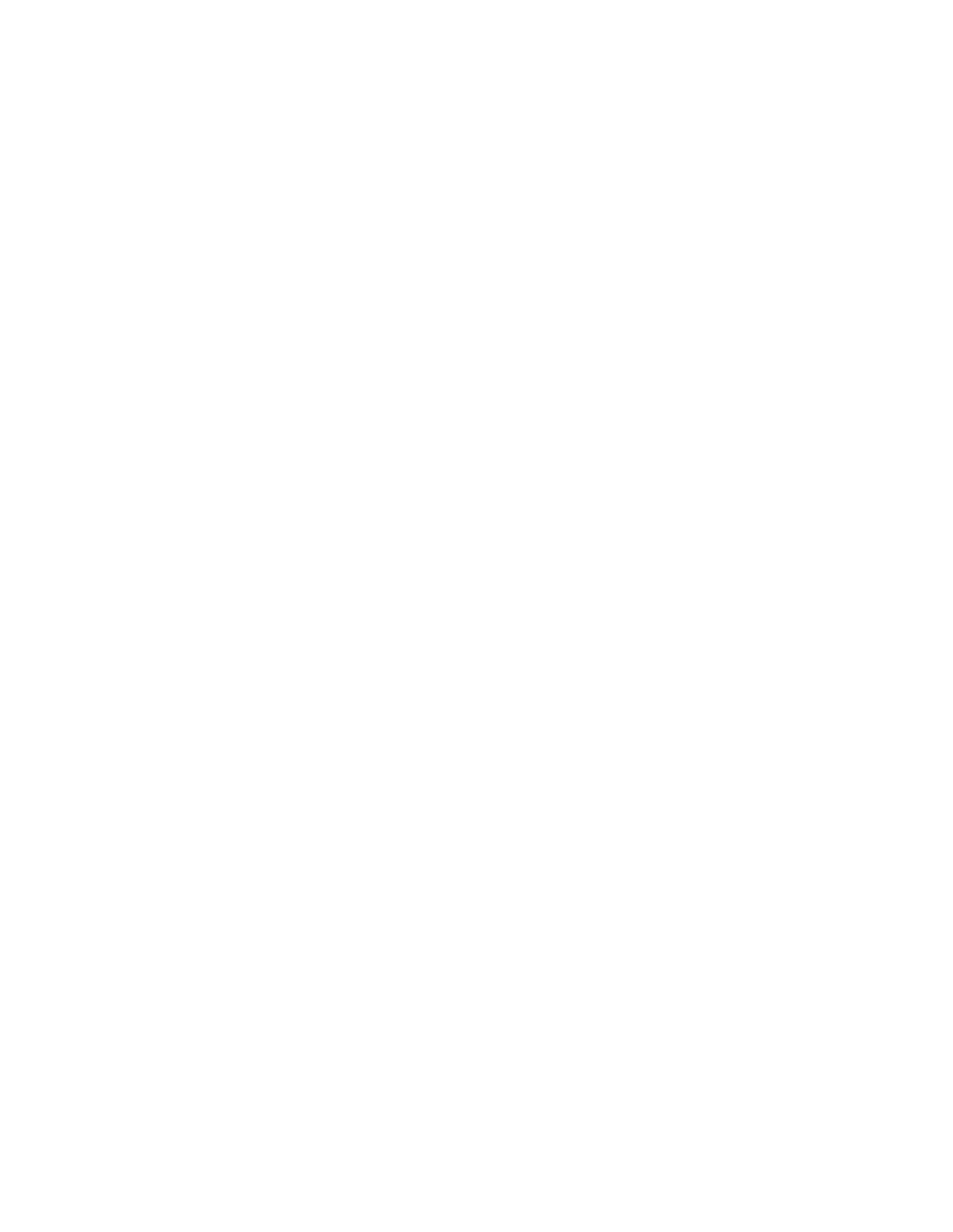

# **City of Westfield, Massachusetts Personnel Department**

# **CITY OF WESTFIELD CRIMINAL BACKGROUND CHECKS (CORI)**

# **POLICY**

It is the policy of the City of Westfield to require all applicants for employment with the City. upon receiving an offer of employment, consent to a criminal background check through **DCJIS/CORI.** 

# **DEFINITIONS**

CORI - Criminal Offender Record Information - Records compiled by the DCJIS including records and data in any communicable form compiled by a Massachusetts Criminal Justice Agency which concern an identifiable individual and relate to the nature or disposition of a criminal charge, an arrest, a pre-trial proceedings, other judicial proceedings, previous hearings conducted pursuant to M.G.L. c. 276 § 58A Where the defendant was detained prior to trial or released with conditions under M.G.L. c. 276 § 58A(2), sentencing, incarcerations, rehabilitation, or release. Published records of public court, judicial or administrative proceedings are excluded from CORI. Also excluded is information related to criminal proceedings that were initiated against an individual before he/she turned 18 unless the individual was adjudicated as an adult.

 $Emplovee -$  includes not only traditional employees but also volunteers. subcontractors, contractors, vendors, and special state, county and municipal employees.

DCJIS - Massachusetts Department of Criminal Justice Information Services

## **PROCEDURES**

- The Personnel Department for the City of Westfield will register annually for  $A_{\cdot}$ iCORI service.
- $B<sub>1</sub>$ Applicant must provide a suitable form of government issued identification which must contain a photograph. If the applicant does not have a government issued identification, a birth certificate may be used.
- Upon application for employment with the City of Westfield, applicant shall C. provide to the Personnel Department a completed CORI Acknowledgement Form (see Attachment A). CORI checks will only be conducted as authorized by the DCJIS and M.G.L. c. 6, § 172 and only after a CORI Acknowledgement Form has been completed. CORI will only be accessed for applicants who have received a conditional offer of employment.